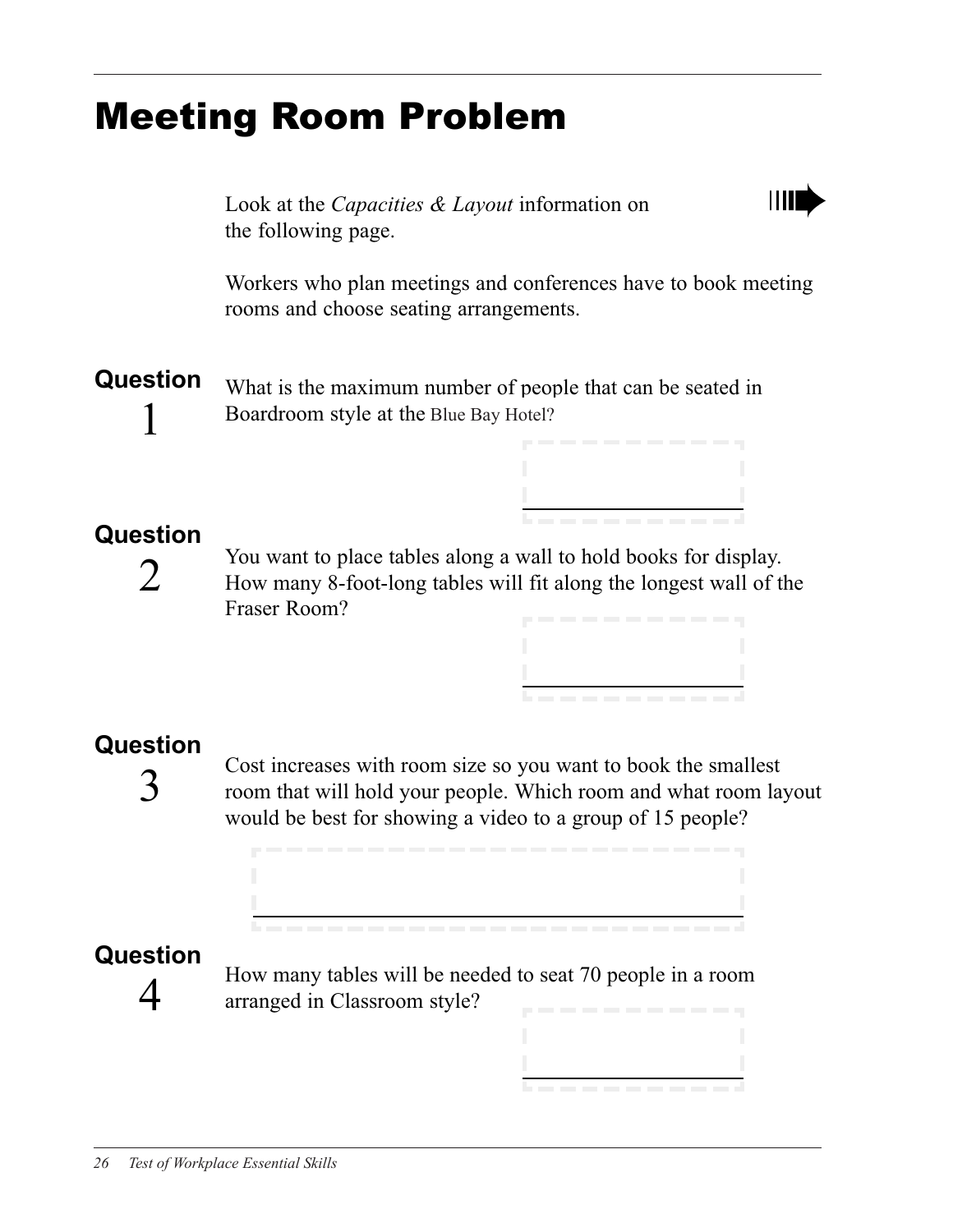#### $P A$ C I T E S  $\&$  $L \ A$ Y  $\mathbf{O}$  U  $C \ A$  $\mathbf I$ T

### Blue Bay Hotel • Hotel Facilities and Services

| Room    | Reception<br>Style | <b>Theatre</b><br>Style | Boardroom Square | <b>Hollow</b> |    | U-Shape Classroom Rounds Dance |    | <b>Dinner</b> | <b>Square</b> | <b>Footage Dimensions</b> |
|---------|--------------------|-------------------------|------------------|---------------|----|--------------------------------|----|---------------|---------------|---------------------------|
| Cypress | 200                | 150                     | 44               | 44            | 34 | 70                             | 80 | 60            | 1320          | $30 \times 44$            |
| Terrace | 40                 | 40                      | 18               | 20            | 16 | 24                             | 32 | N/A           | 462           | 21 x 22                   |
| Fraser  | 30                 | 30                      | 16               | 16            | 14 | 12                             | 24 | N/A           | 392           | $14 \times 28$            |

#### MEETING ROOM SET-UP, MAXIMUM CAPACITY

#### **Room Layouts**

The following layouts shown are the most commonly used for meetings and banquets. However, we will be pleased to assist or make other recommendations, should you require a special layout tailored towards your presentation or function.

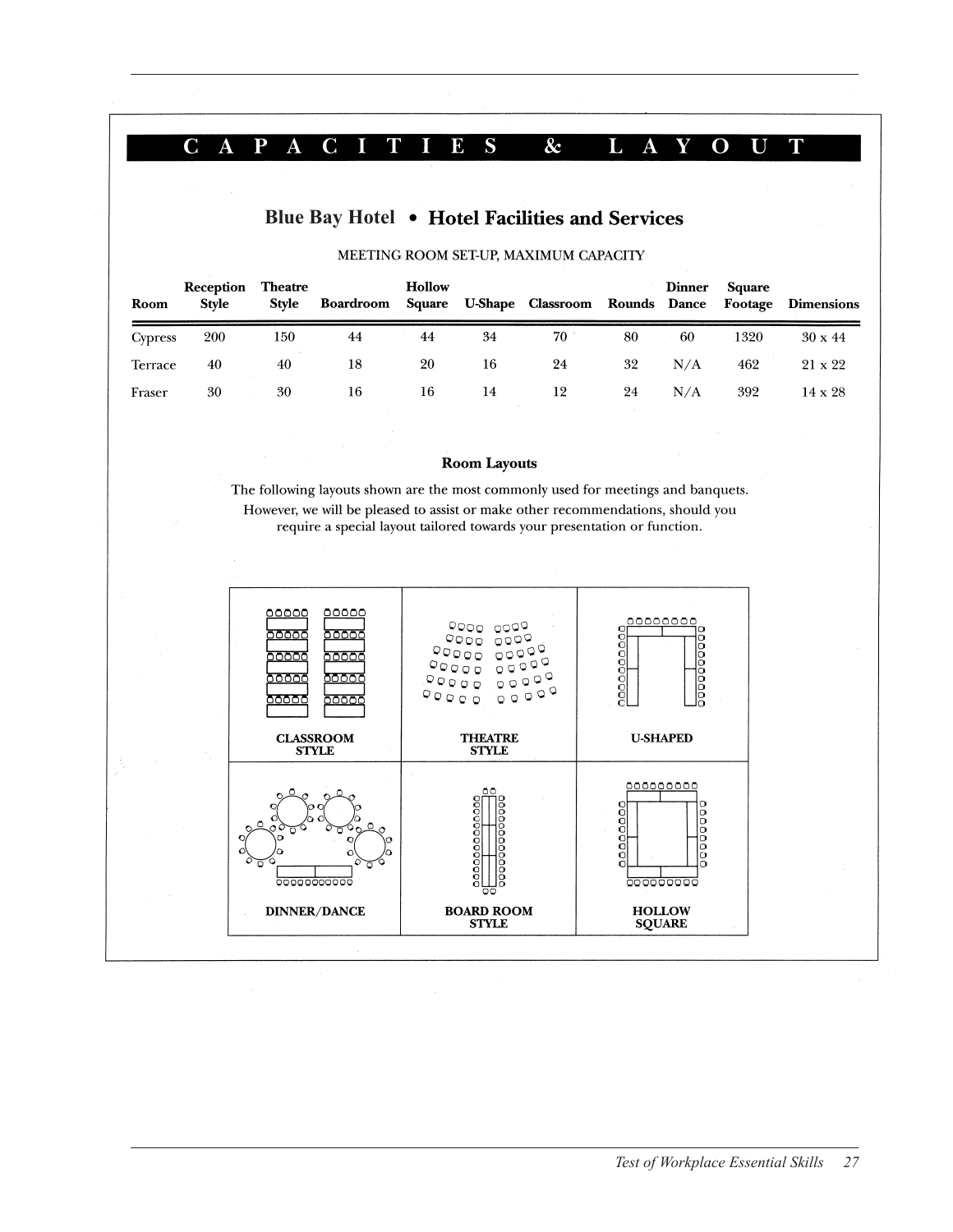# Answers - Meeting Room Problem

- 1. What is the maximum number of people that can be seated in Boardroom style at *the Blue Bay Hotel?* 44 people maximum in the Cypress Room
- 2. You want to place tables along a wall to hold books for display. How many 8-footlong tables will fit along the longest wall of the Fraser Room? **3 tables**  $(3 \times 8 = 24$  feet along a 28 foot wall)
- 3. Cost increases with room size so you want to book the smallest room that will hold your people. Which room and what room layout would be best for showing a video to a group of 15 people? The Fraser room will seat 30 people theatre style and is the smallest room.
- 4. How many tables will be needed to seat 70 people in a room arranged in Classroom style? At 5 people per table, it will take 14 tables to seat 70 people.

#### Why test the use of Imperial measuring units? **Why test the use of Imperial measuring units?**

The short answer is because we need to or are asked to; we have no The short answer is because we need to or are asked to; we have no ideological position on the issue of measuring systems. While Canada ideological position on the issue of measuring systems. While Canada officially switched to the System International (metric) many years ago, Canadians are just as likely to use pounds and feet as kilograms and metres for measurement tasks at work. Recent research conducted by HRSDC shows that there are few workplaces where Imperial measures are not used, or not that there are few workplaces where Imperial measures are not used, or where SI measures are used exclusively. Air freight is billed out to the customer in kilograms, and then loaded onto aircraft in pounds; natural gas is measured in cubic feet when it is on the ground and in gigajoules when it reaches the  $\sum_{i=1}^{n}$  versions of  $\sum_{i=1}^{n}$  designed for  $\sum_{i=1}^{n}$  designed for  $\sum_{i=1}^{n}$  designed for particular  $\sum_{i=1}^{n}$  designed for  $\sum_{i=1}^{n}$  designed for  $\sum_{i=1}^{n}$  designed for  $\sum_{i=1}^{n}$  designed for  $\sum$ consumer.

In versions of TOWES that are custom-designed for particular workplaces m versions or TOWES inat are easion-designed tor particular work. or particular occupations, measurement units in the test items are matched to those found at work. TOWES is designed to test the literacy skills actually used at work and each test is matched to the application using a careful analysis of on-the-job requirements.